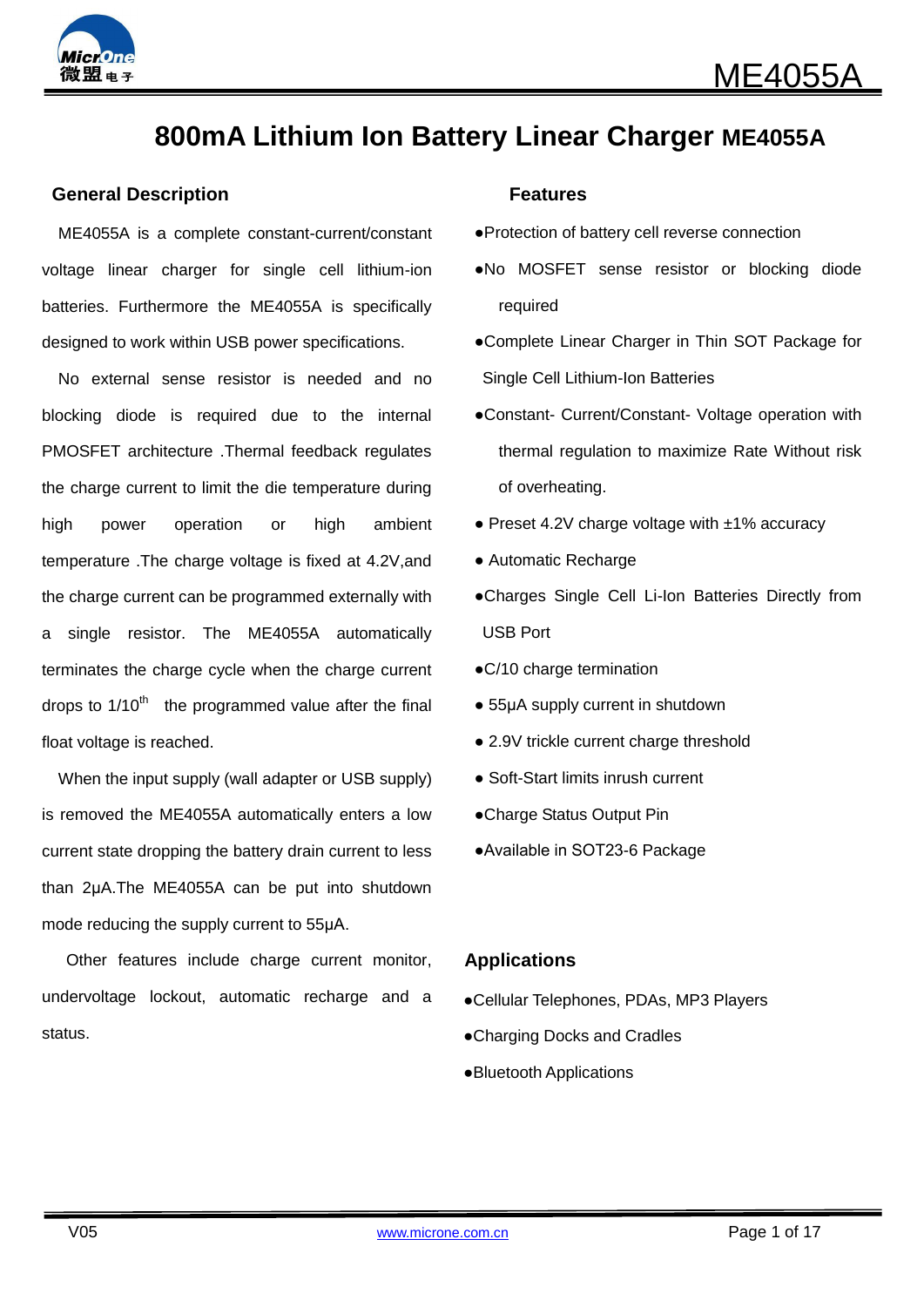

# **Selection Guide**





## **600mA Single Cell Li-Ion Charger Typical charge cycle**(**750mAh batter**



## **Pin Configuration**



**Package type: SOT23-6**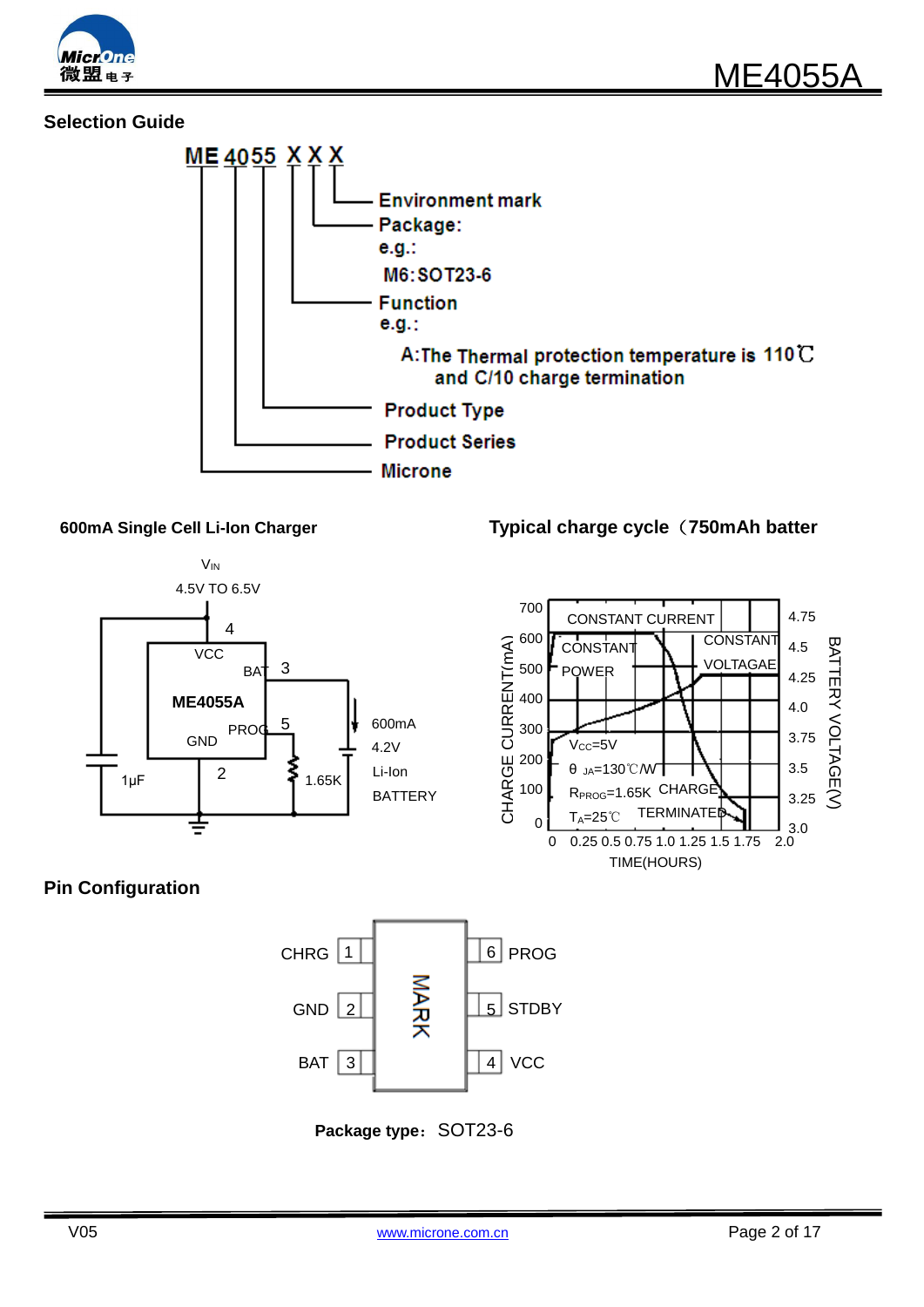

# **Pin Assignment**

### **ME4055AM6G**

| Pin Num.       | <b>Symbol</b> | <b>Function</b>                                                                                                                                                                                                                                                                                                                                                                                                                                                                                       |  |  |  |
|----------------|---------------|-------------------------------------------------------------------------------------------------------------------------------------------------------------------------------------------------------------------------------------------------------------------------------------------------------------------------------------------------------------------------------------------------------------------------------------------------------------------------------------------------------|--|--|--|
| 1              | <b>CHRG</b>   | Open-Drain charge status output<br>When the battery is being charged, the CHRG pin is pulled low by an internal switch,<br>otherwise, CHRG pin is in high impedance state.                                                                                                                                                                                                                                                                                                                            |  |  |  |
| 2              | <b>GND</b>    | Ground                                                                                                                                                                                                                                                                                                                                                                                                                                                                                                |  |  |  |
| 3              | <b>BAT</b>    | <b>Battery connection Pin</b><br>Connect the positive terminal of the battery to this pin. Dropping BAT pin's current to<br>less than 2µA when IC in disable mode or in sleep mode. BAT pin provides charge<br>current to the battery and provides regulation voltage of 4.2V.                                                                                                                                                                                                                        |  |  |  |
| $\overline{4}$ | <b>VCC</b>    | Positive input supply voltage<br>Provides power to the internal circuit. When $V_{\text{cc}}$ drops to within 80mV of the BAT pin<br>voltage, the ME4055A enters low power sleep mode, dropping $I_{BAT}$ to less than $2\mu A$ .                                                                                                                                                                                                                                                                     |  |  |  |
| 5              | <b>STDBY</b>  | <b>Charge terminated status output</b><br>STDBY is pulled low by an internal switch to indicate a battery charge terminated;<br>this means Charge termination. Otherwise STDBY pin is in high impedance state.                                                                                                                                                                                                                                                                                        |  |  |  |
| 6              | <b>PROG</b>   | <b>Constant Charge Current Setting and Charge Current Monitor Pin</b><br>The charge current is programmed by connecting a resistor $RPROG$ from this pin to<br>GND. When in precharge mode, the PROG pin's voltage is regulated to 0.1V. When<br>charging in constant-current mode this pin's voltage is regulated to 1V. In all modes<br>during charging, the voltage on this pin can be used to measure the charge current<br>$I_{BAT} = \frac{V_{PROG}}{R} * 1100$<br>using the following formula: |  |  |  |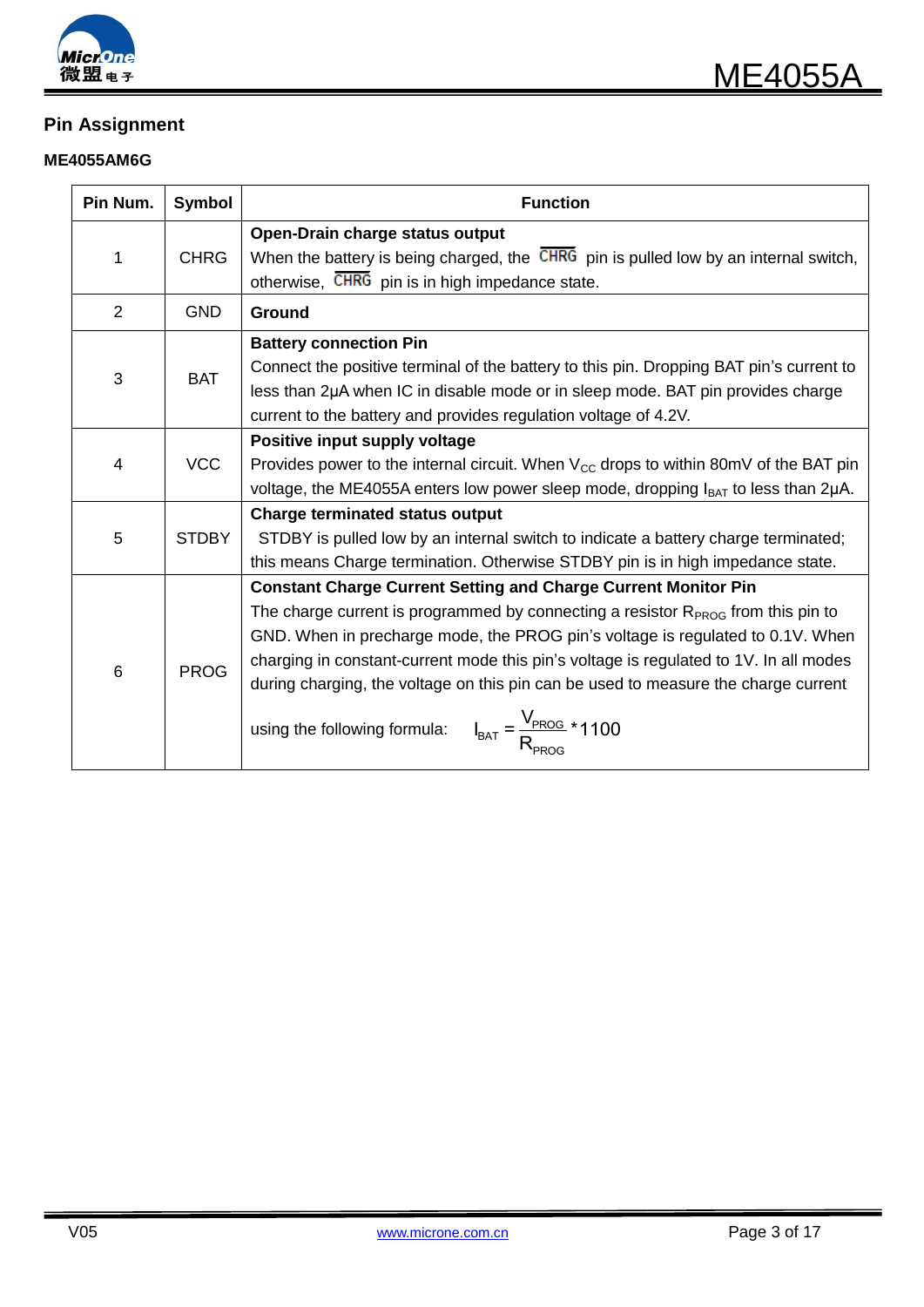

# **Block Diagram**

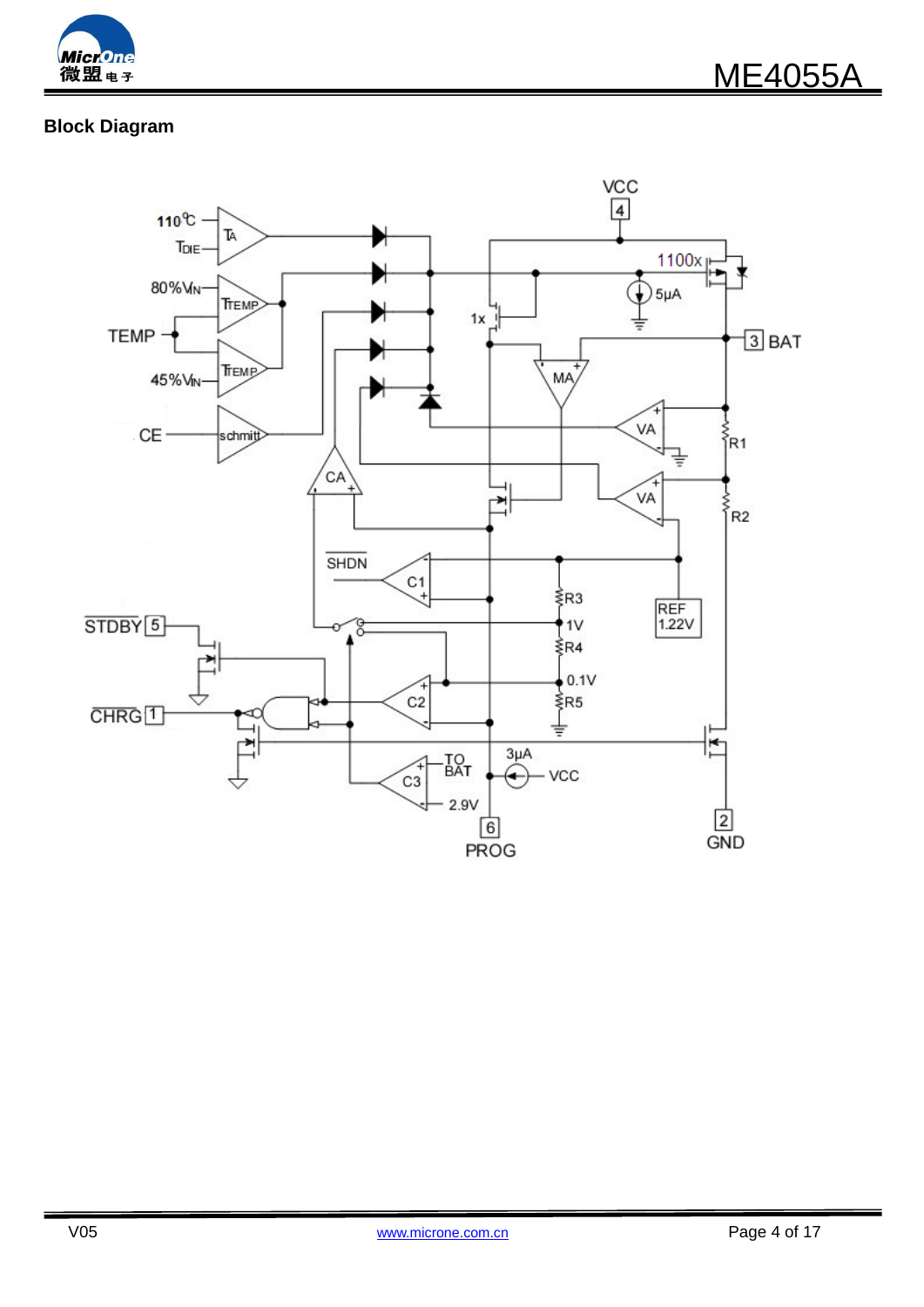

# **Absolute Maximum Ratings**

| <b>Parameter</b>                                 | Rating                 | <b>Unit</b>     |
|--------------------------------------------------|------------------------|-----------------|
| Input supply voltage: V <sub>CC</sub>            | $-0.3 \sim 6.5$        | V               |
| PROG pin voltage                                 | $-0.3 \sim$ VCC+0.3    | V               |
| <b>BAT</b> pin voltage                           | $-0.3 - 6.5$           | V               |
| CHRG pin voltage                                 | $-0.3 - 6.5$           | V               |
| <b>STDBY</b> pin voltage                         | $-0.3 - 6.5$           | $\vee$          |
| <b>BAT</b> pin current                           | 800                    | mA              |
| PROG pin current                                 | 1200                   | μA              |
| Maximum junction temperature                     | 145                    | °C              |
| Operating ambient temperature : $T_{\text{opa}}$ | $-40\neg 85$           | °C              |
| Storage temperature : $T_{str}$                  | $-65 - 125$            | °C              |
| Soldering temperature and time                   | +260 (Recommended 10S) | $\rm ^{\circ}C$ |

Caution: The absolute maximum ratings are rated values exceeding which the product could suffer physical damage. These values must therefore not be exceeded under any conditions.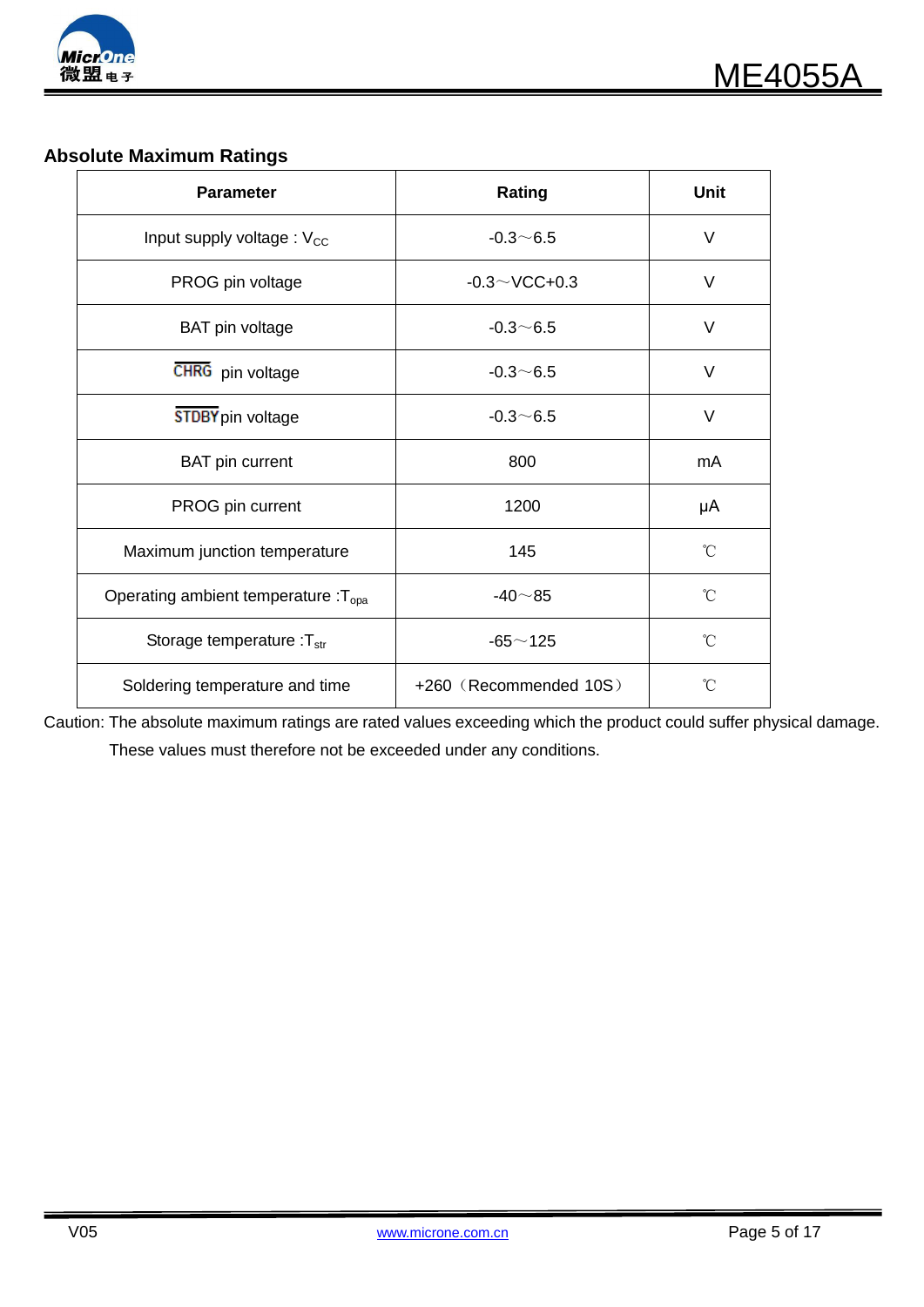

# **Electrical Characteristics**

| <b>Symbol</b>                                                                                                                                   | <b>Parameter</b>                                                  | <b>Condition</b>                                                                                                                                                                                                                                                                                                               | Min                          | Typ.   | <b>Max</b>                   | <b>Unit</b>     |
|-------------------------------------------------------------------------------------------------------------------------------------------------|-------------------------------------------------------------------|--------------------------------------------------------------------------------------------------------------------------------------------------------------------------------------------------------------------------------------------------------------------------------------------------------------------------------|------------------------------|--------|------------------------------|-----------------|
| $V_{\rm CC}$                                                                                                                                    | Input supply voltage                                              | $\bullet$                                                                                                                                                                                                                                                                                                                      | 4.0                          | 5.0    | 6.5                          | $\vee$          |
|                                                                                                                                                 |                                                                   | •Charge mode, $R_{PROG} = 1.1 K\Omega$                                                                                                                                                                                                                                                                                         |                              | 150    | 500                          | μA              |
| $I_{\text{CC}}$ - $I_{\text{BAT}}$<br>$V_{FLOAT}$<br>$I_{\text{BAT}}$<br>$I_{TRIKL}$<br><b>VTRIKL</b><br><b>VTRHYS</b><br><b>V<sub>UV</sub></b> |                                                                   | • Standby mode(charge end)                                                                                                                                                                                                                                                                                                     |                              | 55     | 100                          | μA              |
|                                                                                                                                                 | static current                                                    | $\bullet$ Shutdown mode $(R_{PROG})$<br>not<br>connected,<br>$V_{CC}$ $\lt V_{BAT}$ ,<br>or<br>$V_{CC}$ < $V_{UV}$ )                                                                                                                                                                                                           |                              | 55     | 100                          | μA              |
|                                                                                                                                                 | Regulated output voltage                                          | 0℃≤T <sub>A</sub> ≤85℃                                                                                                                                                                                                                                                                                                         | 4.158                        | 4.2    | 4.242                        | $\vee$          |
|                                                                                                                                                 |                                                                   | $\bullet$ R <sub>PROG</sub> =2.2K $\Omega$ , current mode                                                                                                                                                                                                                                                                      | 450                          | 500    | 550                          | mA              |
|                                                                                                                                                 |                                                                   | $\bullet$ R <sub>PROG</sub> =1.1K $\Omega$ , current mode                                                                                                                                                                                                                                                                      | 950                          | 1000   | 1050                         | mA              |
|                                                                                                                                                 | <b>BAT</b> pin current<br>(The condition of current mode is       | $\bullet$ Standby mode: $V_{BAT}=4.2V$                                                                                                                                                                                                                                                                                         | $\mathbf 0$                  | $-2.5$ | -6                           | μA              |
|                                                                                                                                                 | $V_{BAT} = 3.9V$                                                  | Shutdown<br>mode, R <sub>PROG</sub><br>not<br>connected                                                                                                                                                                                                                                                                        |                              | ±1     | ±2                           | μA              |
|                                                                                                                                                 |                                                                   | Sleep mode, V <sub>CC</sub> =0V                                                                                                                                                                                                                                                                                                | $\overline{\phantom{0}}$     | $-1$   | $-2$                         | μA              |
|                                                                                                                                                 | Trickle charge current                                            | $\bullet$ V <sub>BAT</sub> <v<sub>TRIKL, R<sub>PROG</sub>=1.1K<math>\Omega</math></v<sub>                                                                                                                                                                                                                                      | 120                          | 130    | 140                          | mA              |
|                                                                                                                                                 | Trickle charge threshold voltage                                  | $R_{PROG}$ =1.1K $\Omega$ , $V_{BAT}$ rising                                                                                                                                                                                                                                                                                   | 2.8                          | 2.9    | 3.0                          | $\vee$          |
|                                                                                                                                                 | Trickle voltage hysteresis voltage                                | $R_{PROG} = 1.1 K\Omega$                                                                                                                                                                                                                                                                                                       | 150                          | 200    | 250                          | mV              |
|                                                                                                                                                 | V <sub>CC</sub> under voltage lockout<br>threshold                | $\bullet$ V <sub>CC</sub> from low to high                                                                                                                                                                                                                                                                                     | 3.5                          | 3.7    | 3.9                          | $\vee$          |
| <b>VUVHYS</b>                                                                                                                                   | V <sub>CC</sub> under voltage lockout<br>hysteresis               | $\bullet$                                                                                                                                                                                                                                                                                                                      | 150                          | 200    | 300                          | mV              |
|                                                                                                                                                 | $V_{CC}$ - $V_{BAT}$ lockout threshold voltage                    | $V_{\text{CC}}$ from low to high                                                                                                                                                                                                                                                                                               | 100                          | 140    | 180                          | mV              |
| <b>VASD</b>                                                                                                                                     |                                                                   | V <sub>CC</sub> from high to low                                                                                                                                                                                                                                                                                               | 50                           | 80     | 110                          |                 |
| <b>I</b> TERM                                                                                                                                   | termination current threshold                                     | $\bullet$ R <sub>PROG</sub> =2.2K $\Omega$<br>$\bullet$ R <sub>PROG</sub> =1.1K $\Omega$<br>$\bullet$ R <sub>PROG</sub> =1.1K $\Omega$ , current mode<br>$ICHRG = 5mA$<br>V <sub>FLOAT</sub> -V <sub>RECHRG</sub><br>$I_{BAT} = 0$ to $I_{BAT} = 1100V/R_{PROG}$<br>$V_{BAT}$ from high to low<br>$I_{BAT}$ below $I_{CHG}/10$ | 60                           | 70     | 80                           | mA              |
|                                                                                                                                                 |                                                                   |                                                                                                                                                                                                                                                                                                                                | 120                          | 130    | 140                          |                 |
| V <sub>PROG</sub>                                                                                                                               | PROG pin voltage                                                  |                                                                                                                                                                                                                                                                                                                                | 0.9                          | 1.0    | 1.1                          | $\vee$          |
| <b>V<sub>CHRG</sub></b>                                                                                                                         | <b>CHRG</b> Pin output low voltage                                |                                                                                                                                                                                                                                                                                                                                |                              | 0.3    | 0.6                          | V               |
| $\Delta V_{RECHRG}$                                                                                                                             | Recharge battery threshold<br>voltage                             |                                                                                                                                                                                                                                                                                                                                | 120                          | 180    | 240                          | mV              |
| $\mathsf{T}_{\mathsf{LIM}}$                                                                                                                     | Thermal protection temperature                                    |                                                                                                                                                                                                                                                                                                                                | $\overline{\phantom{0}}$     | 110    | $\overline{\phantom{0}}$     | $\rm ^{\circ}C$ |
| $R_{ON}$                                                                                                                                        | The resistance of power<br>FET "ON" (between $V_{CC}$ and<br>BAT) |                                                                                                                                                                                                                                                                                                                                | $\overline{a}$               | 650    | $\overline{\phantom{a}}$     | $m\Omega$       |
| $t_{SS}$                                                                                                                                        | Soft-start time                                                   |                                                                                                                                                                                                                                                                                                                                | $\overline{a}$               | 20     | $\qquad \qquad \blacksquare$ | μS              |
| <b>t</b> RECHARGE                                                                                                                               | Recharge comparator filter time                                   |                                                                                                                                                                                                                                                                                                                                | 0.8                          | 1.8    | 4                            | mS              |
| t <sub>term</sub>                                                                                                                               | Termination comparator filter time                                |                                                                                                                                                                                                                                                                                                                                | 0.8                          | 1.8    | 4                            | mS              |
| <b>I</b> PROG                                                                                                                                   | PROG pin pull-up current                                          |                                                                                                                                                                                                                                                                                                                                | $\qquad \qquad \blacksquare$ | 2.0    | ۰                            | μA              |

Note: The ● denotes specifications which apply over the full operating temperature rang, otherwise specifications are at  $T_A=25^{\circ}\text{C}$ ,  $V_{CC}=5V$ , unless otherwise specified.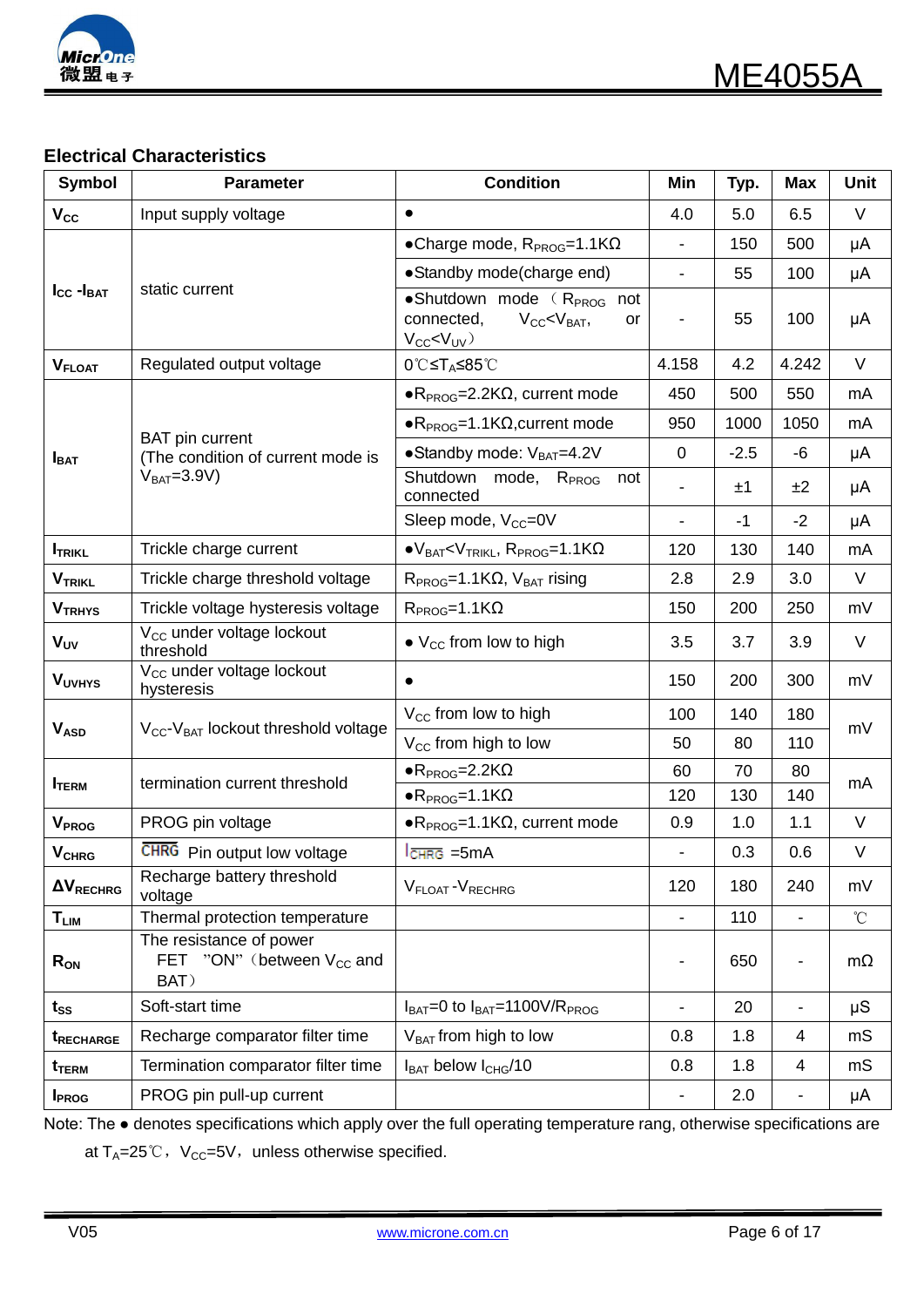

# **Typical performance characteristics**



### **Description of the Principle**

The ME4055A is a complete constant-current/constant-voltage linear charger for single cell lithium-ion batteries. Constant-current/constant-voltage to charger batter by internal MOSFET .It can deliver up to 800mA of charge current .No blocking diode or external current sense resistor is required. ME4055A include one Open-Drain charge status Pin: Charge status indicator CHRG

The internal thermal regulation circuit reduces the programmed charge current if the die temperature attempts to rise above a preset value of approximately 110℃. This feature protects the ME4055A from excessive temperature, and allows the user to push the limits of the power handling capability of a given circuit board without risk of damaging the ME4055A or the external components. Another benefit of adopting thermal regulation is that charge current can be set according to typical, not worst-case, ambient temperatures for a given application with the assurance that the charger will automatically reduce the current in worst-case conditions.

The charge cycle begins when the voltage at the  $V_{CC}$  pin rises above the UVLO level, a current set resistor is connected from the PROG pin to ground. The CHRG pin outputs a logic low to indicate that the charge cycle is on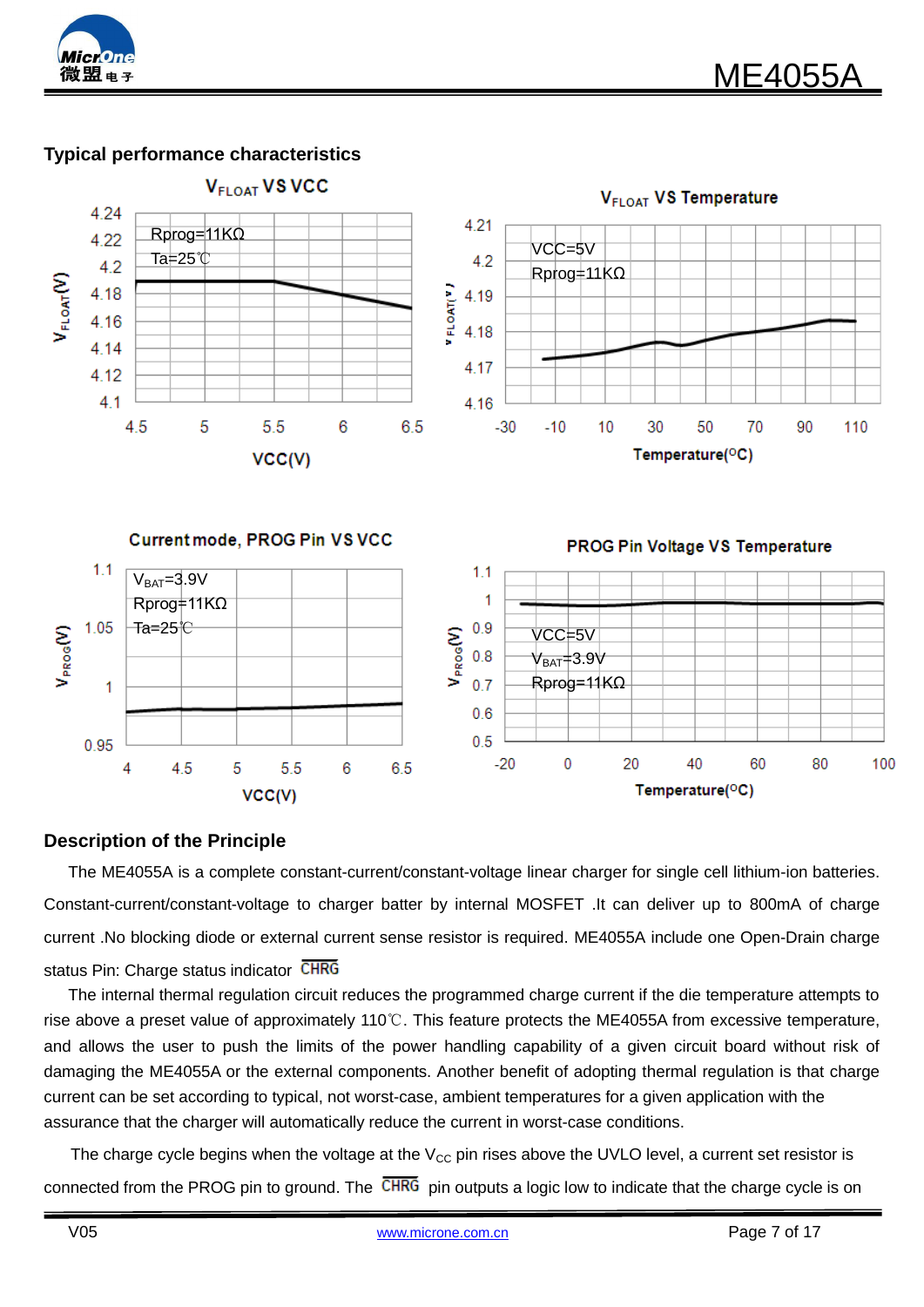

going. At the beginning of the charge cycle, if the battery voltage is below 2.9V, the charge is in precharge mode to bring the cell voltage up to a safe level for charging. The charger goes into the fast charge constant-current mode once the voltage on the BAT pin rises above 2.9 V. In constant current mode, the charge current is set by  $R_{PROG}$ . When the battery approaches the regulation voltage 4.2V, the charge current begins to decrease as the ME4055A enters the constant-voltage mode. When the current drops to charge termination threshold, the charge cycle is terminated, and CHRG pin assumes a high impedance state to indicate that the charge cycle is terminated. The charge termination threshold is 10% of the current in constant current mode. To restart the charge cycle, remove the input voltage and reapply it . The charge cycle can also be automatically restarted if the BAT pin voltage falls below the recharge threshold. The on-chip reference voltage, error amplifier and the resistor divider provide regulation voltage with 1% accuracy which can meet the requirement of lithium-ion and lithium polymer batteries. When the input voltage is not present, or input voltage is below  $V_{BAT}$ , the charger goes into a sleep mode, dropping battery drain current to less than 3μA. This greatly reduces the current drain on the battery and increases the standby time. The charging profile is shown in the following figure:



### **Programming charge current**

The charge current is programmed using a single resistor from the PROG pin to ground. The program resistor and the charge current are calculated using the following equations.:

$$
R_{PROG} = \frac{1100}{I_{BAT}} (\text{error} \pm 10\%)
$$

In application, according the charge current to determine  $R_{PROG}$ , the relation between  $R_{PROG}$  and charge current can reference the following chart:

| 1100<br><b>PROG</b><br>"BAT | $I_{BAT}$ (mA) | $R_{PROG}$ (K $\Omega$ ) |
|-----------------------------|----------------|--------------------------|
| 0.9                         | 30             |                          |
| 0.75                        | 60             | 24                       |
| 0.8                         | 114            | 12                       |
| 0.9                         | 305            |                          |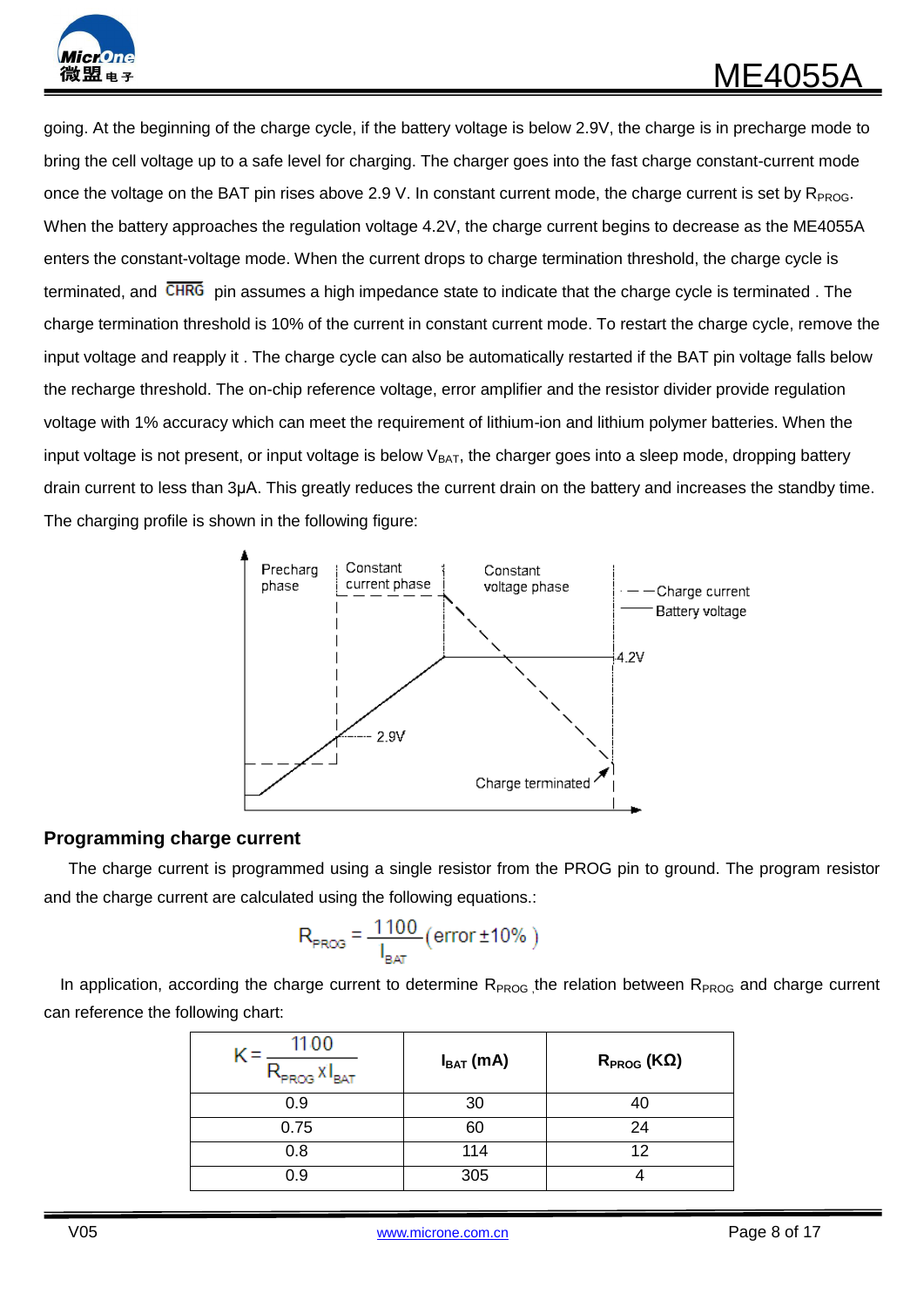

|        | 650            | . |
|--------|----------------|---|
| .<br>. | $\overline{O}$ |   |

Note:

- a. K is the coefficient of variation, It generally is 1, but due to the vary operating environment, K is varied in the range: 0.8~1.4
- b. The up form is just for reference, it will varied  $\pm$  10% according to the heat dissipation of the using PCB board;
- c. The footprint copper pads should be as wide as possible and expand out to larger copper areas to spread and dissipate the heat to the surrounding ambient.

#### **Charge termination**

A charge cycle is terminated when the charge current falls to  $1/10<sup>th</sup>$  the programmed value after the final float voltage is reached. This condition is detected by using an internal filtered comparator to monitor the PROG pin. When the PROG pin voltage falls below 100mV for longer than  $t_{\text{TEMP}}$  (typically 1.8mS), Charging is terminated. The charge current is latched off and the ME4055A enters standby mode, where the input supply current drops to 55μA (Note:C/10 termination is disabled in trickle charging and thermal limiting modes).

 When charging, transient loads on the BAT pin can cause the PROG pin to fall below 100mV for short periods of time before the DC charge current has dropped to  $1/10^{th}$  the programmed value. The 1.8mS filter time ( $t_{\text{TEMP}}$ ) on the termination comparator ensures that transient loads of this nature do not result in premature charge cycle termination. Once the average charge current drops below  $1/10<sup>th</sup>$  the programmed value, the ME4055A terminated the charge cycle and ceases to provide any current through the BAT pin. In this state all loads on the BAT pin must be supplied by the battery.

 The ME4055A constantly monitors the BAT pin voltage in standby mode. If this voltage drops below the 4.02V recharge threshold ( $V_{RECHRG}$ ),another charge cycle begins and current is once again supplied to the battery. To manually restart a charge cycle when in standby mode, the input voltage must be removed and reapplied or the charger must be shut down and restarted using the PROG pin. Figure 1 shows the state diagram of a typical charge cycle.

### **Charge status indicator**

ME4055A has two open-drain status indicator output  $\overline{\text{CHRG}}$  and  $\overline{\text{SIDBY}}$   $\overline{\text{CHRG}}$  is pull-down when the ME4055A in a charge cycle. In other status  $\overline{\text{CHRG}}$  in high impedance.  $\overline{\text{CHRG}}$  and  $\overline{\text{SIDBY}}$  are all in high impedance when the battery out of the normal temperature.

Represent in failure state, when TEMP pin in typical connecting, or the charger with no battery: red LED and green LED all don't light. The battery temperature sense function is disabled by connecting TEMP pin to GND. If battery is not connected to charger, CHRG pin outputs a PWM level to indicate no battery. If BAT pin connects a 10μF capacitor, the frequency of CHRG flicker about 1-4S, If not use status indicator should set status indicator output connected to GND.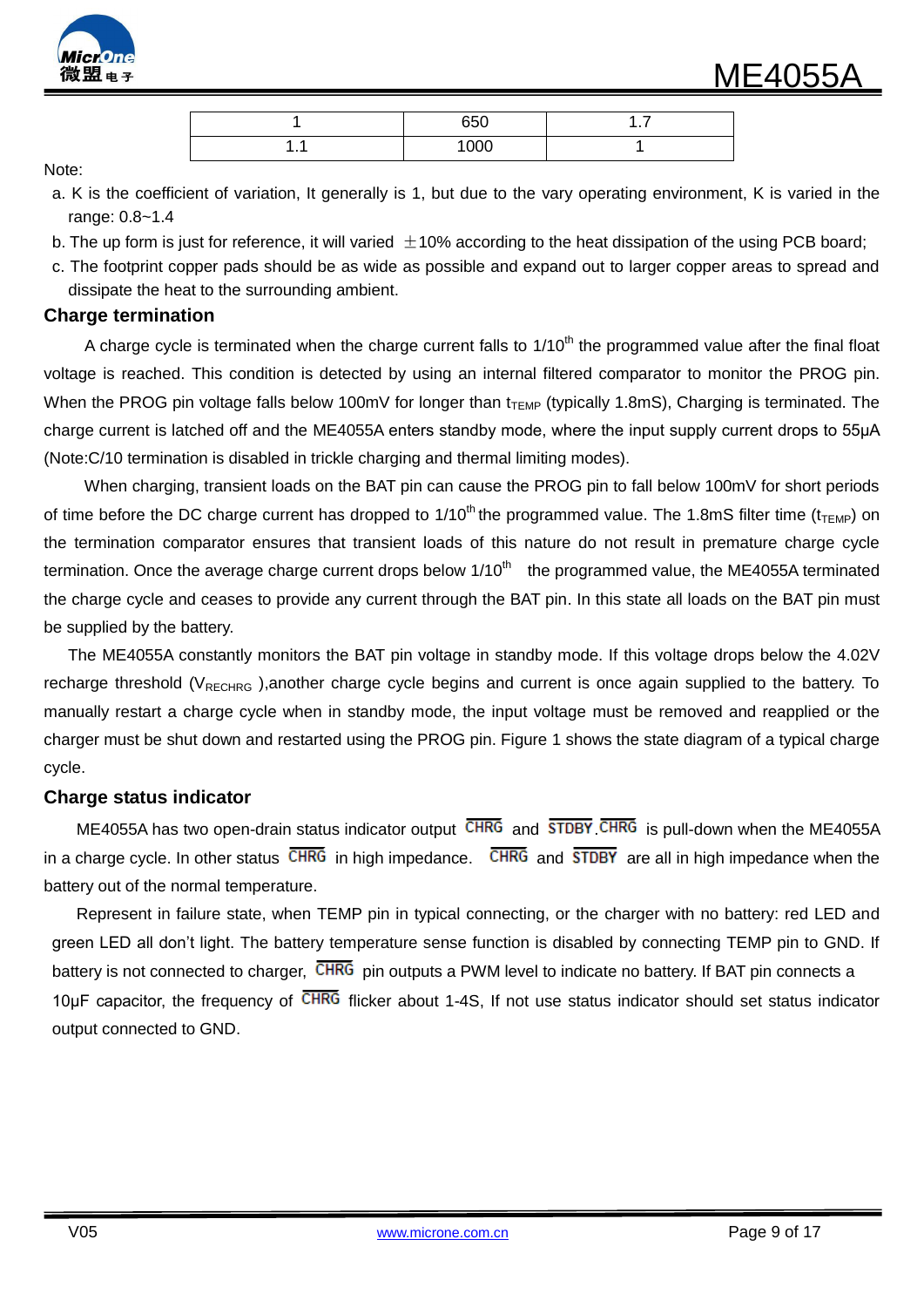

| charger's status                                                   | Red led CHRG<br>Green led STDBY                  |       |  |
|--------------------------------------------------------------------|--------------------------------------------------|-------|--|
| Charging                                                           | light                                            | dark  |  |
| Battery in full state                                              | dark                                             | light |  |
| Under-voltage, battery's temperature is to high or too low, or not | dark                                             | dark  |  |
| connect to battery(use TEMP)                                       |                                                  |       |  |
|                                                                    | Green LED bright, Red LED flicker F=1-4 S        |       |  |
|                                                                    | (At this time, reverse-battery, the light does   |       |  |
| BAT pin is connected to 10µF capacitor, No battery mode            | not shine, this phenomenon is normal. Such a     |       |  |
| (TEMP=GND)                                                         | case, after the battery is properly connected to |       |  |
|                                                                    | the indicator light back to light and flicker.)  |       |  |

### **Thermal limiting**

An internal thermal feedback loop reduces the programmed charge current if the die temperature attempts to rise above a preset value of approximately 110℃ . The feature protects the ME4055A from excessive temperature and allows the user to push the limits of the power handling capability of a given circuit board without risk of damaging the ME4055A. The charge current can be set according to typical (not worst-case) ambient temperature with the assurance that the charger will automatically reduce the current in worst-case conditions.

### **Under Voltage lockout (UVLO)**

An internal under voltage lockout circuit monitors the input voltage and keeps the charger in shutdown mode until VCC rises above the under voltage lockout threshold . If the UVLO comparator is tripped, the charger will not come out of shutdown mode until  $V_{CC}$  rises 140mV above the battery voltage.

#### **Manual terminate**

At any time of the cycle of charging will put the ME4055A into disable mode to remove  $R_{PROG}$  (PROG pin is float). This made the battery drain current to less than 2μA and reducing the supply current to 55μA. To restart the charge cycle, connect a programming resistor.

If ME4055A in the under voltage Lockout mode, the  $\overline{\text{CHRG}}$  is in high impedance state, or VCC is above BAT pin

140mV, or  $V_{CC}$  is too low.

#### **Auto restart**

Once charge is been terminated, ME4055A immediately use a 1.8ms filter time  $($  t<sub>RECHARGE</sub>  $)$  on the termination comparator to constant monitor the voltage on BAT pin. If this voltage drops below the 4.02V recharge threshold (about between 80% and 90% of  $V_{\text{cc}}$ ), another charge cycle begins. This ensured the battery maintained (or approach) to a charge full status and avoid the requirement of restarting the periodic charging cycle. In the recharge cycle, CHRG pin enters a pulled down status.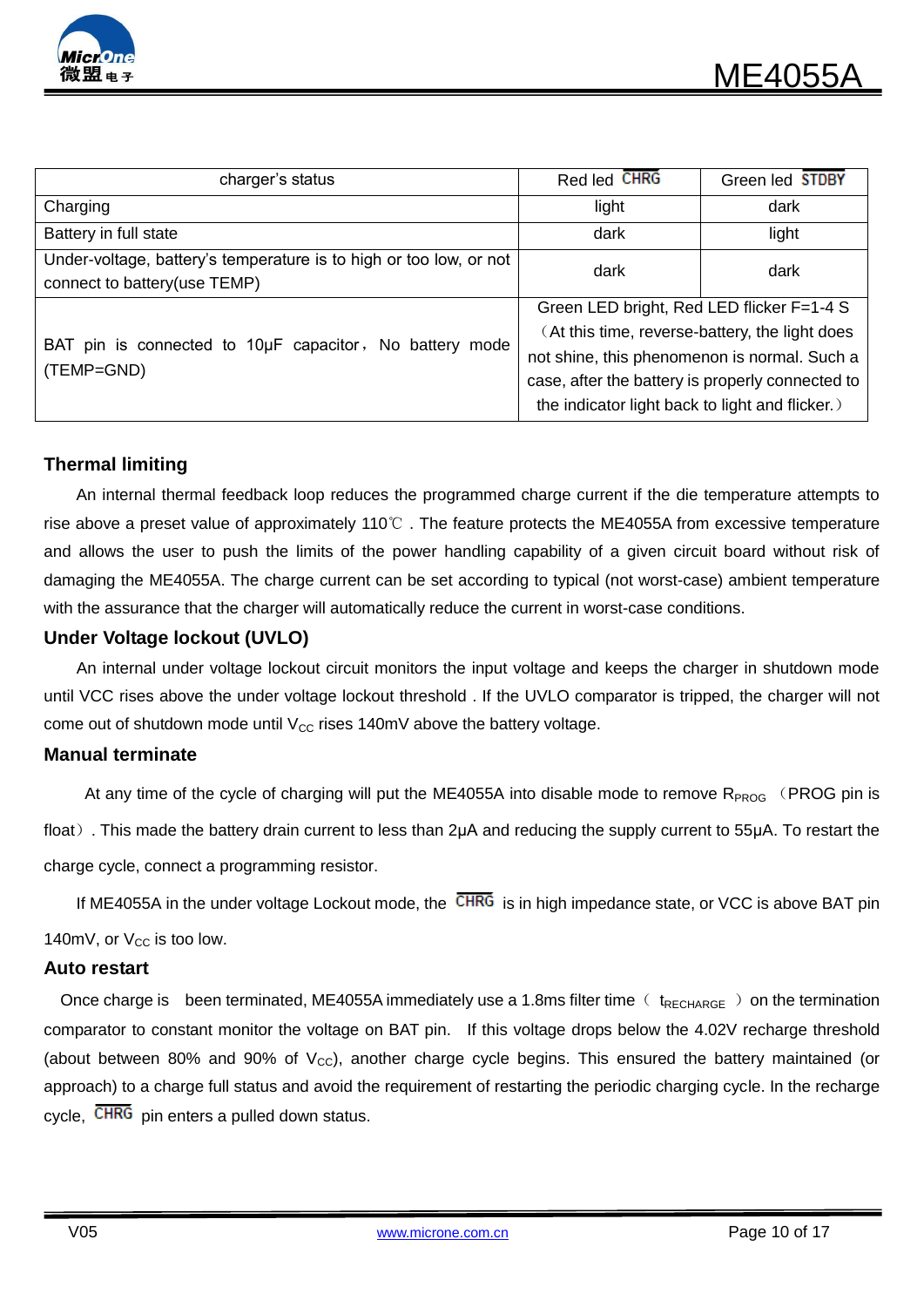





### **Stability Considerations**

In constant-current mode, the PROG pin is in the feedback loop, not the battery. The constant-current mode stability is affected by the impedance at the PROG pin. With no additional capacitance on the PROG pin, the charger is stable with program resistor values as high as 20KΩ. However, additional capacitance on this node reduces the maximum allowed program resistor. Therefore, if  $I_{PROG}$  pin is loaded with a capacitance C, the following equation should be used to calculate the maximum resistance value for R<sub>PROG</sub>:  $R_{PROG} \leq \frac{1}{2\pi \cdot 10^5 \cdot C_{PROG}}$ 

As user, may think charge current is important, not instantaneous current. For example, to run a low current mode switch power which parallel connected with battery, the average current from BAT pin usually importance to instantaneous current. In this case, In order to measure average charge current or isolate capacitive load from  $I_{PROG}$ pin, a simple RC filter can be used on PROG pin as shown in Figure 2. In order to ensure the stability add a 10KΩ resistor between PROG pin and filter capacitor.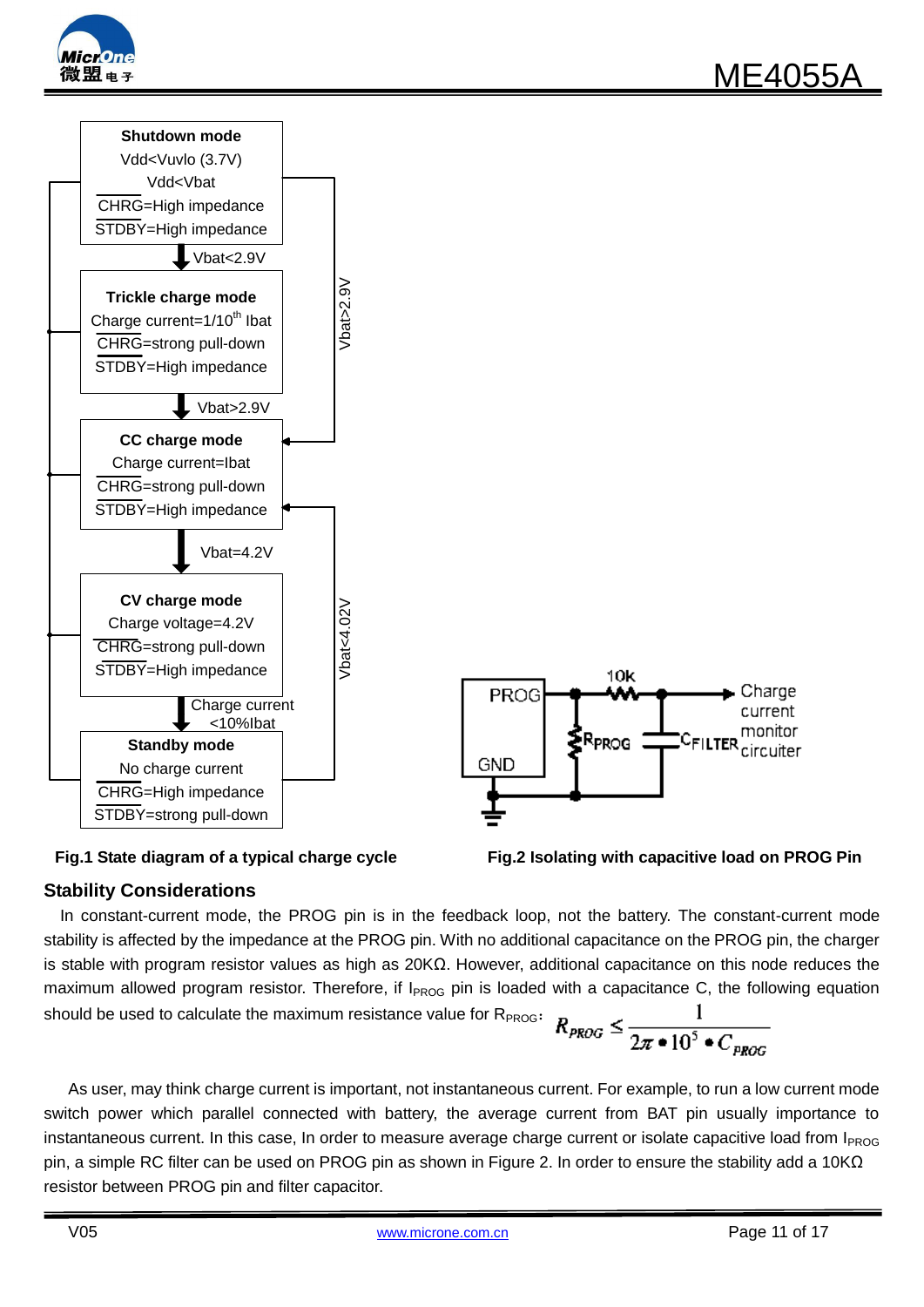

### **Power dissipation**

The conditions that cause the ME4055A to reduce charge current through thermal feedback can be approximated by considering the power dissipated in the IC. Nearly all of this power dissipation is generated by the internal MOSFET-this is calculated to be approximately:  $P_D = (V_{CC} - V_{BAT}) \times I_{BAT}$ 

The approximate ambient temperature at which the thermal feedback begins to protect the IC is:

 $T_A = 110^\circ C - P_D \theta_{JA}$ ;  $T_A = 110^\circ C - (V_{CC} - V_{BAT}) X I_{BAT} X \theta_{JA}$ 

For example: The ME4055A with 5V supply voltage through programmable provides full limiting current 800mA to a charge lithium-ion battery with 3.75V voltage. If  $\theta_{JA}$  is 150°C/W ( reference to PCB layout considerations), When ME4055A begins to decrease the charge current, the ambient temperature about:

 $T_A = 110°C - (5V - 3.75V)$  X (800mA) χ150<sup>°</sup> C/ *W* 

 $T_A = 110^{\circ}C - 0.5W$  X  $150^{\circ}C/W = 110^{\circ}C - 75^{\circ}C$   $T_A = 35^{\circ}C$ 

ME4055A can work in the condition of the temperature is above 35℃, but the charge current will pull down to below 800mA. In a fixed ambient temperature, the charge current is calculated to be approximately :

$$
I_{BAT} = \frac{110^{\circ}C - T_{A}}{(VCC - V_{BAT})^{\ast} \theta_{JA}}
$$

Just as Description of the Principle part talks about so, the current on PROG pin will reduce in proportion to the reduced charge current through thermal feedback. In ME4055A design applications don't need to considerate the worst case of thermal condition, this point is importance, because if the junction temperature up to 110℃ ,IC will auto reduce the power dissipation.

#### **Thermal considerations**

 Because of the small size of the thin SOT23-6 package, it is important to use a good thermal PC board layout to maximize the available charge current. The thermal path for the heat generated by the IC is from the die to the copper lead frame, through the package leads, (especially the ground lead) to the PC board copper. The PC board copper is the heat sink. The footprint copper pads should be as wide as possible and expand out to larger copper areas to spread and dissipate the heat to the surrounding ambient. Other heat sources on the board, not related to the charger, must also be considered when designing a PC board layout because they will affect overall temperature rise and the maximum charge current.

#### **Add thermal regulation current**

 It will effective to decrease the power dissipation through reduce the voltage of both ends of the inner MOSFET. In the thermal regulation, this action of transporting current to battery will raise. One of the measure is through an external component(as a resistor or diode) to consume some power dissipation.

For example: The ME4055A with 5V supply voltage through programmable provides full limiting current 800mA to a charge lithium-ion battery with 3.75V voltage. If  $\theta_{JA}$  is 105°C/W, so that at 25°C ambient temperature, the charge tage. it θ<sub>JA</sub> is 105 C/W, so t<br>I<sub>BAT</sub> =  $\frac{110^{\circ}C - 25^{\circ}C}{(16C + 1 + 5C)C}$ 

current is calculated to be approximately :  $I_{BAT} = \frac{1.10 \text{ C}}{(Vs - I_{BAT} * Rcc - V_{BAT}) * θ_{JA}}$  $\frac{110^\circ \text{C - 25}^\circ \text{C}}{\text{(Vs - I}_{\text{BAT}}* \text{Rcc - V}_{\text{BAT}})^* \theta}$ 

In order to increase the thermal regulation charge current, can decrease the power dissipation of the IC through reducing the voltage (as show fig.3) of both two ends of the resistor which connecting in series with a 5V AC adapter. With square equation to calculate  $I<sub>BAT</sub>$ :

calculate I<sub>BAT</sub> :  
\n
$$
I_{BAT} = \frac{(Vs - V_{BAT}) - \sqrt{(Vs - V_{BAT})^2} - \frac{4Rcc(110^{\circ}C - T_A)}{\Theta_{JA}}}{2Rcc}
$$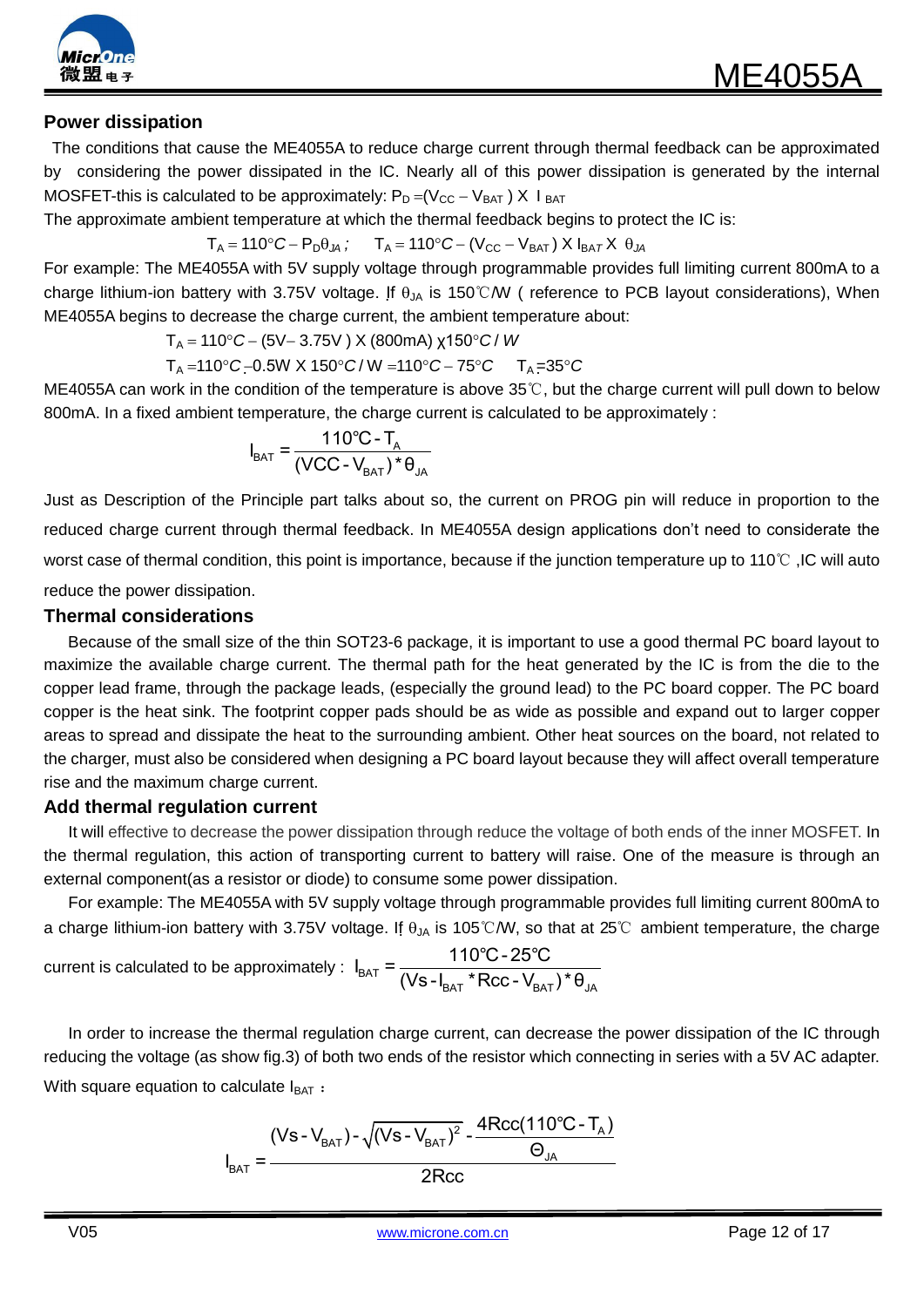

If R<sub>CC</sub>=0.25Ω, V<sub>S</sub>=5V, V<sub>BAT</sub>=3.75V, T<sub>A</sub>=25<sup>°</sup>C and  $\theta_{JA}$  =105<sup>°</sup>C/W, we can calculate the thermal regulation charge current:  $I_{BAT}$ =764mA. It means that in this structure it can output 800mA full limiting charge current at more high ambient temperature environment.

Although it can transport more energy and reduce the charge time in this application, but actually spread charge time, if ME4055A stay in under-voltage state, when  $V_{CC}$  becomes too low in voltage mode. Fig.4 shows how the voltage reduced with increase R<sub>CC</sub> value in this circuit. This technique will act the best function when in order to maintain the minimize the dimension of the components and avoid voltage decreased to minimize  $R_{CC}$ .







#### **VCC bypass capacitor**

Many types of capacitors can be used for input bypassing, however, caution must be exercised when using multilayer ceramic capacitors. Because of the self-resonant and high Q characteristics of some types of ceramic capacitors, high voltage transients can be generated under some start-up conditions, such as connecting the charger input to a live power source. Adding a 1.5 $\Omega$  resistor in series with a ceramic capacitor will minimize start-up voltage transients.

#### **Charging Current Soft Start**

 ME4055A includes a soft start circuit which used to maximize to reduce the surge current in the begging of charge cycle. When restart a new charge cycle, the charging current ramps up from 0 to the full charging current within 20μs. In the start process it can maximize to reduce the action which caused by surge current load.

#### **USB and Wall Adapter Power**

 ME4055A allows charging from a USB port, a wall adapter can also be used to charge Li-Ion/Li-polymer batteries. Figure 5 shows an example of how to combine wall adapter and USB power inputs. A P-channel MOSFET, M1, is used to prevent back conducting into the USB port when a wall adapter is present and Schottky diode, D1, is used to prevent USB power loss through the 1KΩ pull-down resistor.

Generally, AC adaptor is able to provide bigger much current than the value of specific current limiting which is 500mA for USB port. So can rise charge current to 600mA with using a N-MOSFET (MN1) and an additional set resistor value as high as 10KΩ.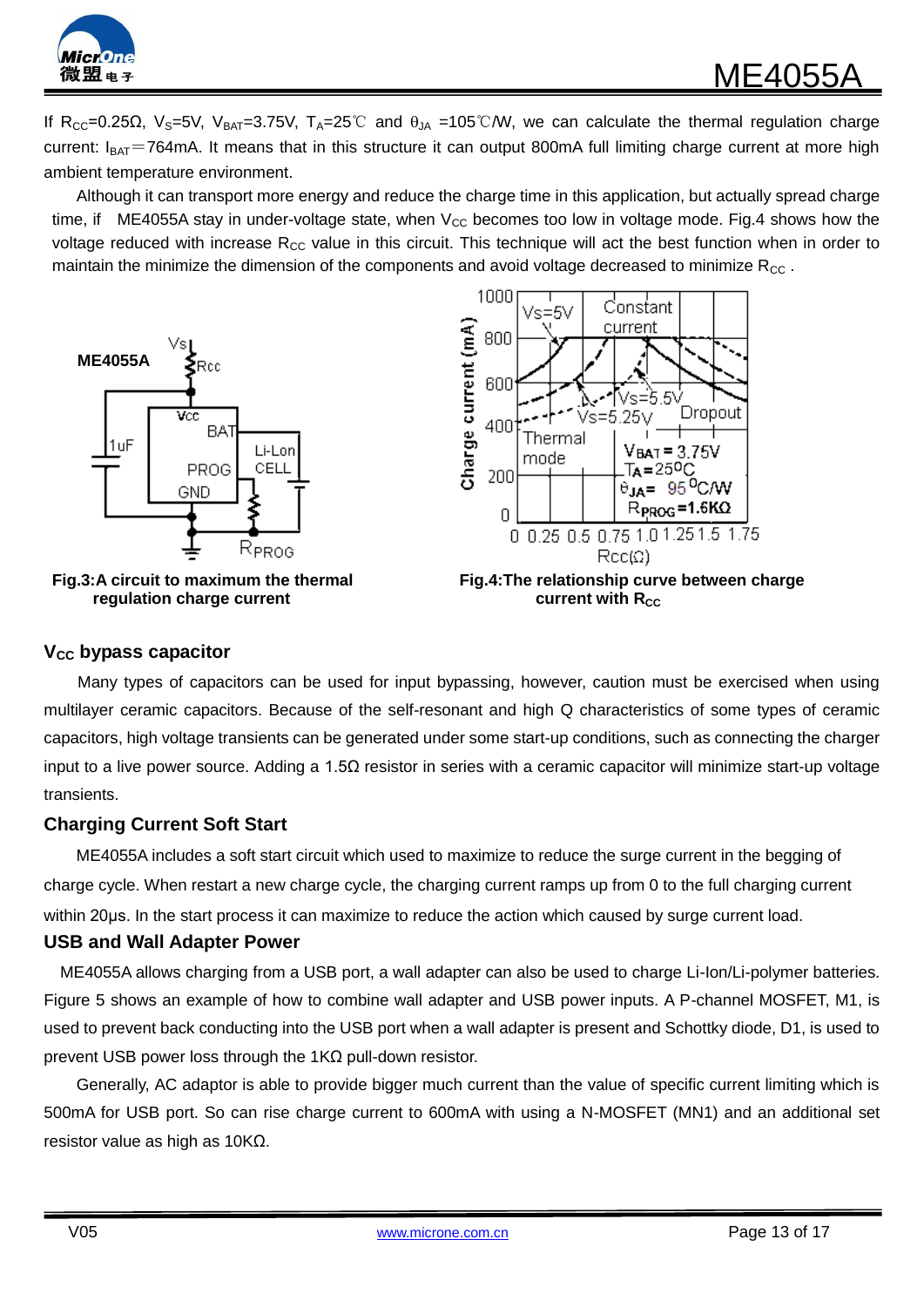



 **Fig.5:Combining Wall Adapter and USB Power**

### **Typical Application**

Mainly used in Cellular telephones, MP3, MP4 players, digital still cameras, electronic dictionary, GPS, portable

devices and vary chargers.

**1. Suitable for the application of USB power and the charge of wall adapter**



#### **2. Add a resistor for power dissipation**

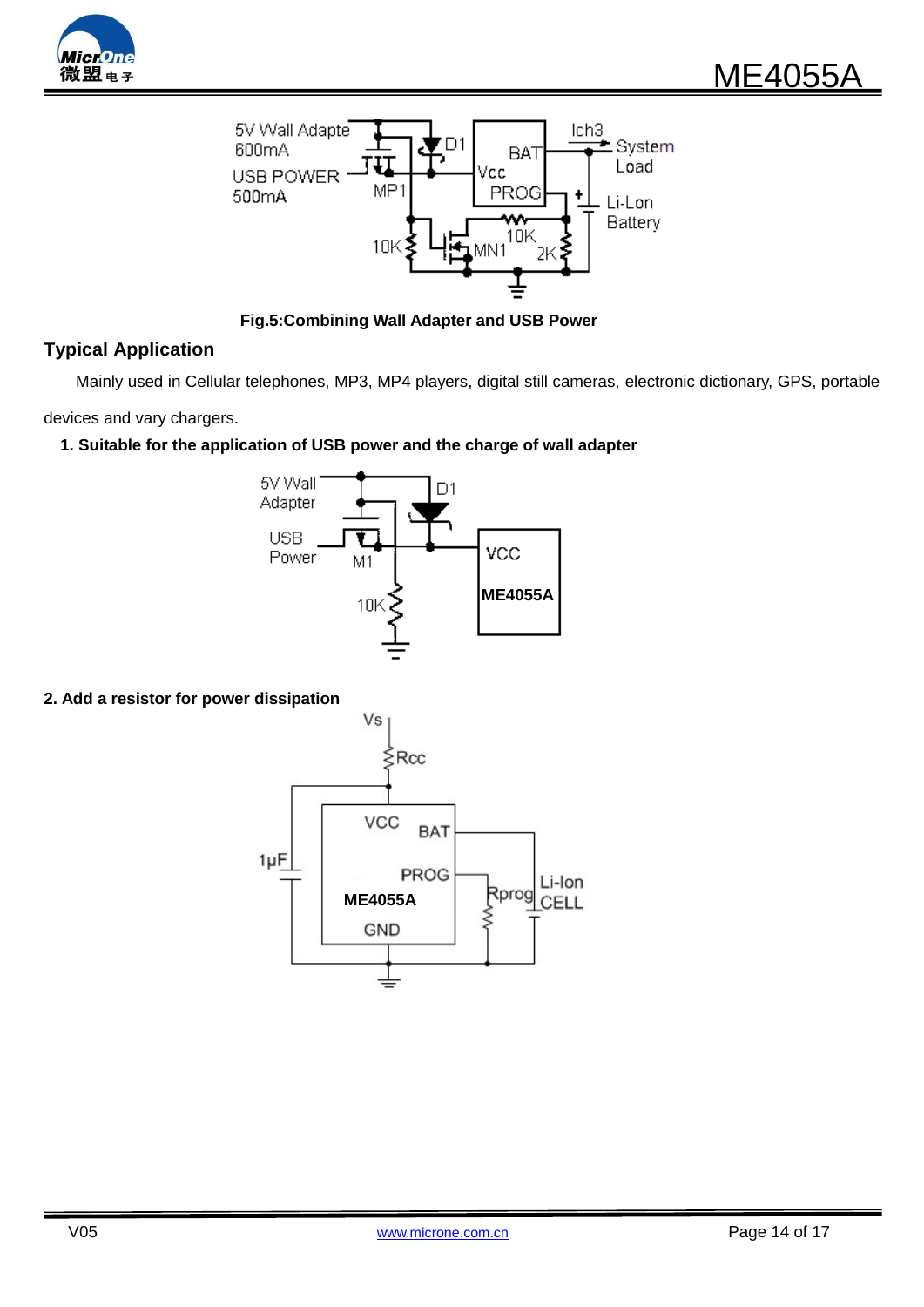

### **Board Layout Considerations**

- ●R<sub>PROG</sub> at PROG pin should be as close to ME4055A as possible, also the parasitic capacitance at PROG pin should be kept as small as possible.
- •The capacitance at  $V_{CC}$  pin and BAT pin should be as close to ME4055A as possible.
- It is very important to use a good thermal PC board layout to maximize charging current. The thermal path for the heat generated by the IC is from the die to the copper lead frame through the package lead (especially the ground lead) to the PC board copper, the PC board copper is the heat sink. The footprint copper pads should be as wide as possible and expand out to larger copper areas to spread and dissipate the heat to the surrounding ambient. Feed through vias to inner or backside copper layers are also useful in improving the overall thermal performance of the charger. Other heat sources on the board, not related to the charger, must also be considered when designing a PC board layout because they will affect overall temperature rise and the maximum charge current.
- ●The ability to deliver maximum charge current under all conditions require that the exposed metal pad on the back side of the ME4055A package be soldered to the PC board ground. Failure to make the thermal contact between the exposed pad on the backside of the package and the copper board will result in larger thermal resistance.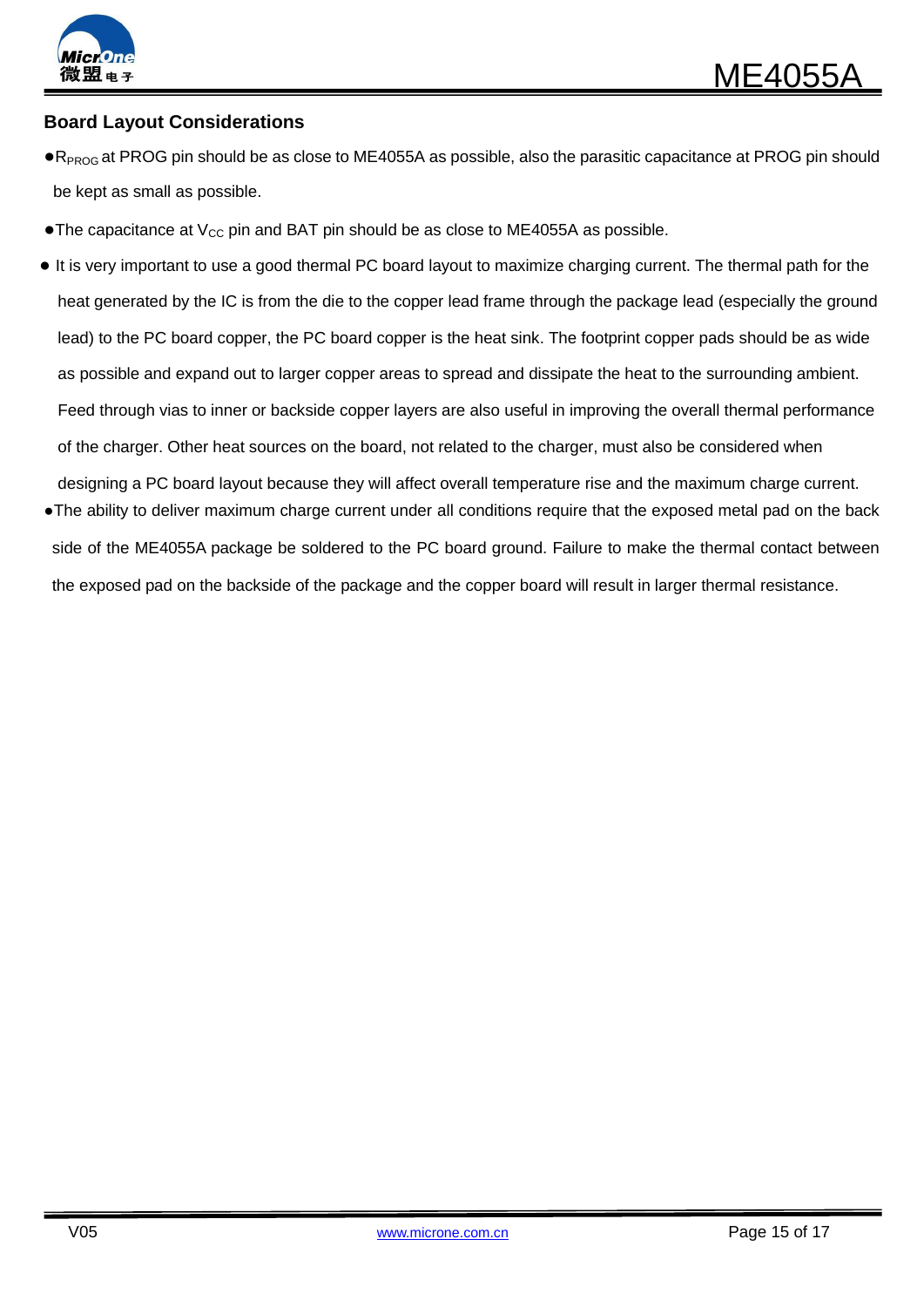

# **Packaging Information:**

# **Package type:SOT23-6 Unit:mm(inch)**



| <b>DIM</b>     | Millimeters    |                 | Inches         |                 |  |
|----------------|----------------|-----------------|----------------|-----------------|--|
|                | Min            | Max             | Min            | Max             |  |
| $\mathsf{A}$   | 0.9            | 1.45            | 0.0354         | 0.0570          |  |
| A1             | $\pmb{0}$      | 0.15            | $\mathbf 0$    | 0.0059          |  |
| A2             | 0.9            | 1.3             | 0.0354         | 0.0511          |  |
| B              | 0.2            | 0.5             | 0.0078         | 0.0196          |  |
| $\mathsf C$    | 0.09           | 0.26            | 0.0035         | 0.0102          |  |
| D              | 2.7            | 3.10            | 0.1062         | 0.1220          |  |
| E              | 2.2            | 3.2             | 0.0866         | 0.1181          |  |
| E1             | 1.30           | 1.80            | 0.0511         | 0.0708          |  |
| ${\bf e}$      | 0.95REF        |                 | 0.0374REF      |                 |  |
| e <sub>1</sub> | 1.90REF        |                 | 0.0748REF      |                 |  |
| L              | 0.10           | 0.60            | 0.0039         | 0.0236          |  |
| $a^0$          | 0 <sup>0</sup> | 30 <sup>0</sup> | 0 <sup>0</sup> | 30 <sup>0</sup> |  |